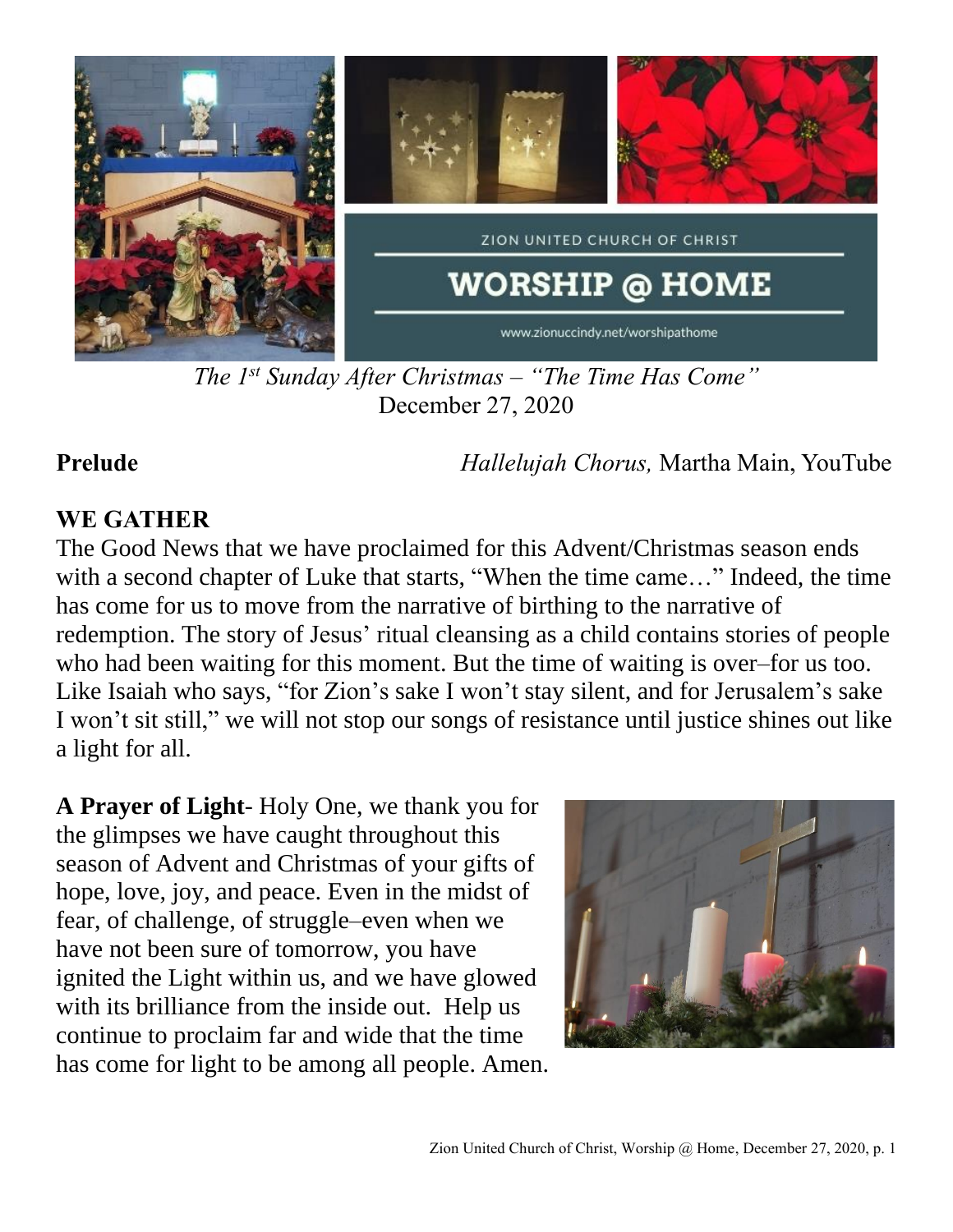

*What will you do with your @ Home Advent Wreath? Take a picture and email it or text it to Pastor Sarah so she can show folks how we have all been on this journey together even though we've been physically apart. You might display your wreath somewhere you'll see it daily to remind you of the work of Christmas there is still to do. You could use it as a bookmark in your Bible, too.* 

# **A TIME OF PRAYER**

*You are welcome to send prayer requests to Pastor Sarah. Spend a few moments connecting with God and lifting up your prayers.* **The Lord's Prayer** (unison)

Our Father, who art in heaven, hallowed be thy name, thy kingdom come, thy will be done, on earth as it is in heaven. Give us this day our daily bread. And forgive us our debts, as we forgive our debtors. And lead us not into temptation, but deliver us from evil. For thine is the kingdom, and the power, and the glory, forever. Amen.

### **WE HEAR GOD'S WORD Isaiah Reading—***61:10—62:3 (CEB)*

I surely rejoice in the Lord; my heart is joyful because of my God, because he has clothed me with clothes of victory, wrapped me in a robe of righteousness like a bridegroom in a priestly crown, and like a bride adorned in jewelry. As the earth puts out its growth, and as a garden grows its seeds, so the Lord God will grow righteousness and praise before all the nations. For Zion's sake I won't keep silent, and for Jerusalem's sake I won't sit still until her righteousness shines out like a light, and her salvation blazes like a torch. Nations will see your righteousness, all kings your glory. You will be called by a new name, which the Lord's own mouth will determine. You will be a splendid garland in the Lord's hand, a royal turban in the palm of God's hand.

Zion United Church of Christ, Worship @ Home, December 27, 2020, p. 2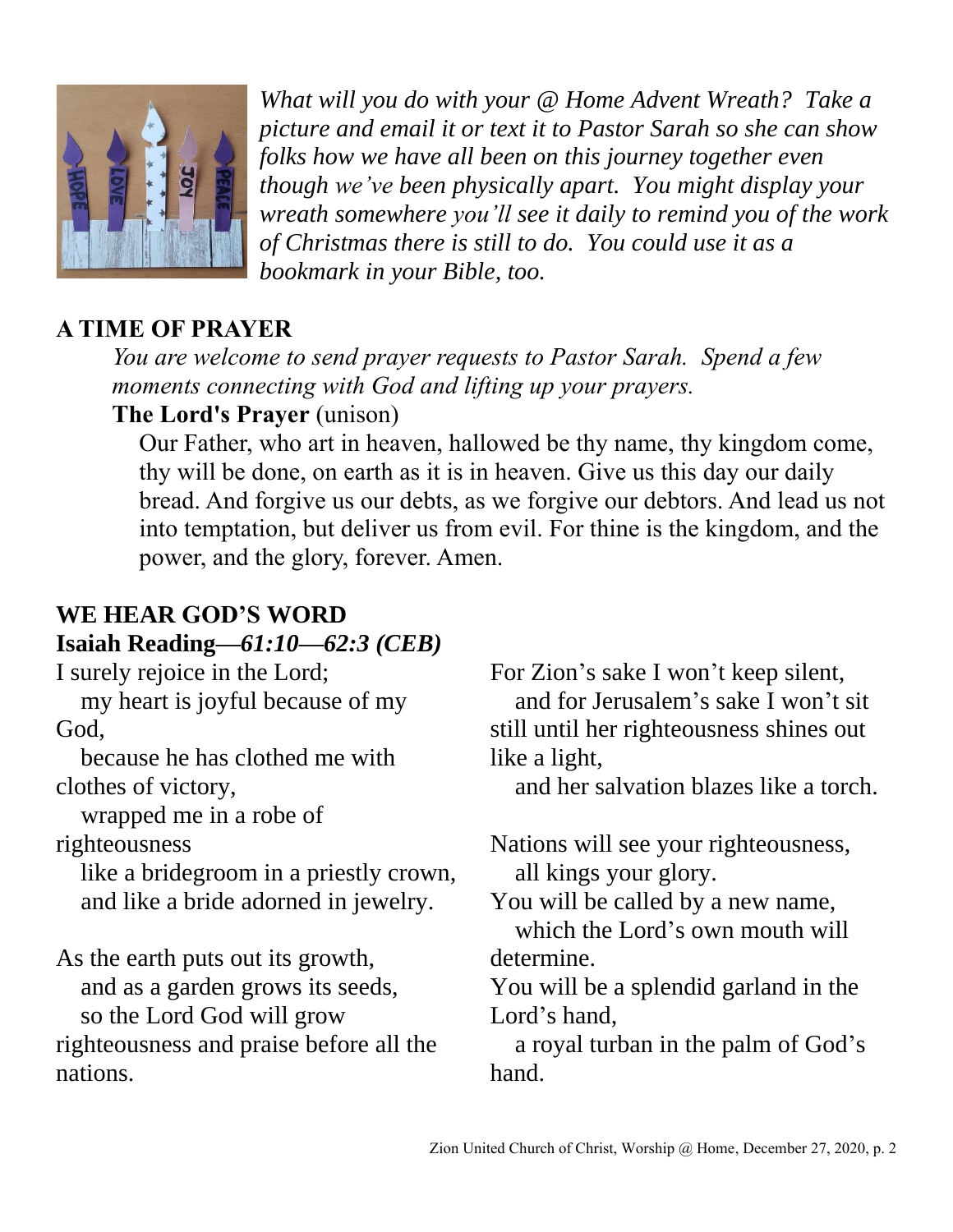### **Gospel Reading—***Luke 2:22-40 (CEB)*

When the time came for their ritual cleansing, in accordance with the Law from Moses, they brought Jesus up to Jerusalem to present him to the Lord. **(**It's written in the Law of the Lord, "Every firstborn male will be dedicated to the Lord.") They offered a sacrifice in keeping with what's stated in the Law of the Lord, a pair of turtledoves or two young pigeons.

A man named Simeon was in Jerusalem. He was righteous and devout. He eagerly anticipated the restoration of Israel, and the Holy Spirit rested on him. The Holy Spirit revealed to him that he wouldn't die before he had seen the Lord's Christ. Led by the Spirit, he went into the temple area. Meanwhile, Jesus' parents brought the child to the temple so that they could do what was customary under the Law. Simeon took Jesus in his arms and praised God. He said,

"Now, master, let your servant go in peace according to your word,

because my eyes have seen your salvation.

You prepared this salvation in the presence of all peoples.

It's a light for revelation to the Gentiles

and a glory for your people Israel."

His father and mother were amazed by what was said about him. Simeon blessed them and said to Mary his mother, "This boy is assigned to be the cause of the falling and rising of many in Israel and to be a sign that generates opposition so that the inner thoughts of many will be revealed. And a sword will pierce your innermost being too."

There was also a prophet, Anna the daughter of Phanuel, who belonged to the tribe of Asher. She was very old. After she married, she lived with her husband for seven years. She was now an 84-year-old widow. She never left the temple area but worshipped God with fasting and prayer night and day. She approached at that very moment and began to praise God and to speak about Jesus to everyone who was looking forward to the redemption of Jerusalem.

When Mary and Joseph had completed everything required by the Law of the Lord, they returned to their hometown, Nazareth in Galilee. The child grew up and became strong. He was filled with wisdom, and God's favor was on him.

**MEDITATION** *The Time Has Come*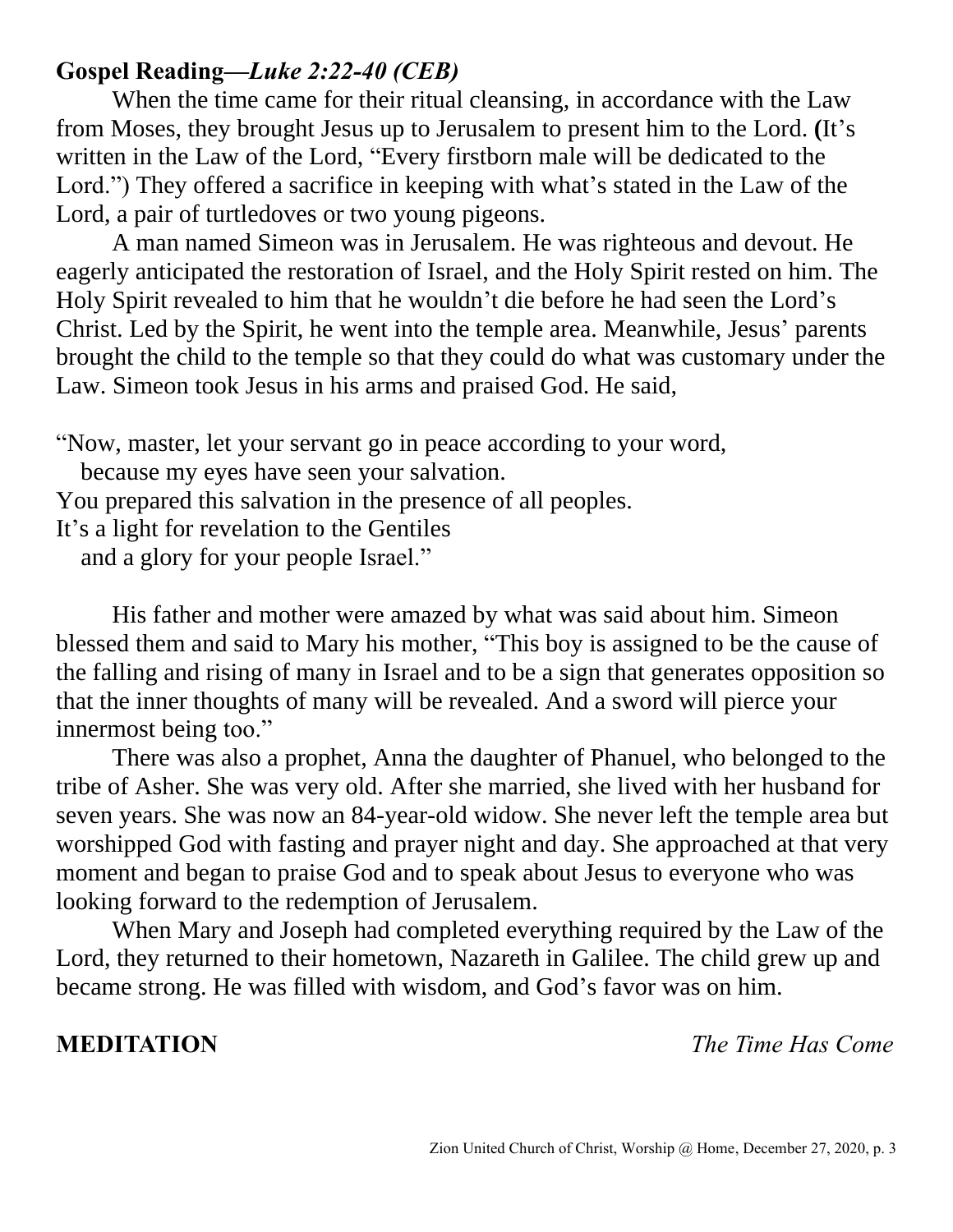# **A Christmas Poem: "The Work of Christmas"**

"When the song of the angels is stilled, when the star in the sky is gone, when the kings and princes are home, when the shepherds are back with their flock, the work of Christmas begins: To find the lost, to heal the broken, to feed the hungry, to release the prisoner, to rebuild the nations, to bring peace among others, to make music in the heart." **-***Howard Thurman*

# **WE RESPOND TO GOD'S WORD WITH OUR GIVING**

As the earth brings forth its shoots and as a garden causes what is sown in it to spring up, so will God cause righteousness and praise to spring up before all the nations. With thankful hearts, let us offer ourselves and our gifts to God.=

You're invited to take out your checkbook in these moments. As you write out your offering, be prayerful with each letter and number. In times such as these, when money becomes tight and our economy is under strain, God invites us to be generous and give what we can. These are gifts we freely give, as we are able and as we are called.

We ask that you please mail in your offerings to our office. 8916 E. Troy Ave. Indianapolis, IN 46239

You can also submit your offerings on our website through a secure PayPal donation button by using your credit or debit card or a PayPal account. Please know that PayPal receives a 2.2% processing fee and a \$0.30 transaction charge. You are able to set up reoccurring, monthly payments. Check it out on our website at www.zionuccindy.net/donate.

**Music for Reflection** *Little Drummer Boy*, YouTube, Martha Main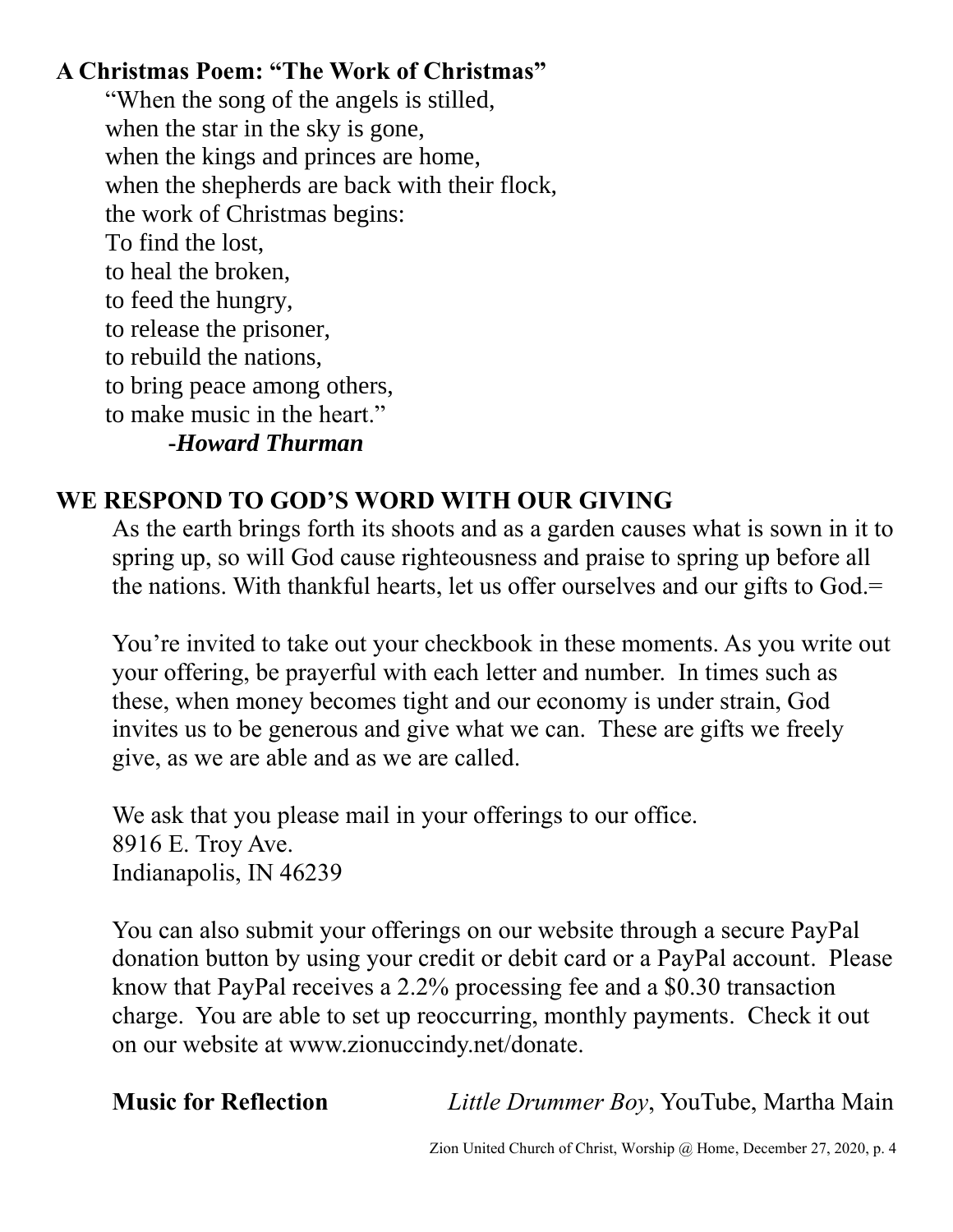**We Give Thanks** – Loving God, we give you thanks for the light of the world, Jesus Christ, through whom we have received adoption as your children. With Jesus our brother, we dedicate ourselves in ministry to the world, that we may live as heirs of your promises to the honor and glory of your name. Amen.=

# **Carol of Christmas Work** *Do You Hear What I Hear?* Martha Main & Michael Main

This carol was written in 1962 by Noel Regney and Gloria Shayne at the height of the Cuban Missile Crisis. Inspired by seeing babies pushed in strollers in New York City while the dire threat of nuclear war loomed, Noel wrote, "said the night wind to the little lamb," and "pray for peace, people everywhere." The "star dancing in the night with a tail as big as a kite" can be interpreted as the star of Bethlehem but also what a nuclear missile looks like in flight. The composers said in an interview later that it was difficult to actually sing the song that year without crying. Indeed, our prayers for peace continue and the need to protect the children of the world and secure a future for them are as dire as ever. As the last song in our series, let us sing this Carol of Christmas Work, "a song high above the trees" with our voices "big as the sea."

### **WE ARE SENT FORTH WITH A BLESSING**

We wait for justice but we do not wait to work for change; We wait for restored health but we do not wait to work to heal; We wait for wholeness but we do not wait to work at binding brokenness; We wait for peace but we do not wait to work to eliminate hatred.

And so, my friends, like bells ringing out the news that we believe that good will prevail, fill the night left by sadness with light. Go into your lives humming the tunes that keep that goodness alive in you and that spur you on in your work of justice and reconciliation. Raise your voices and repeat after me…